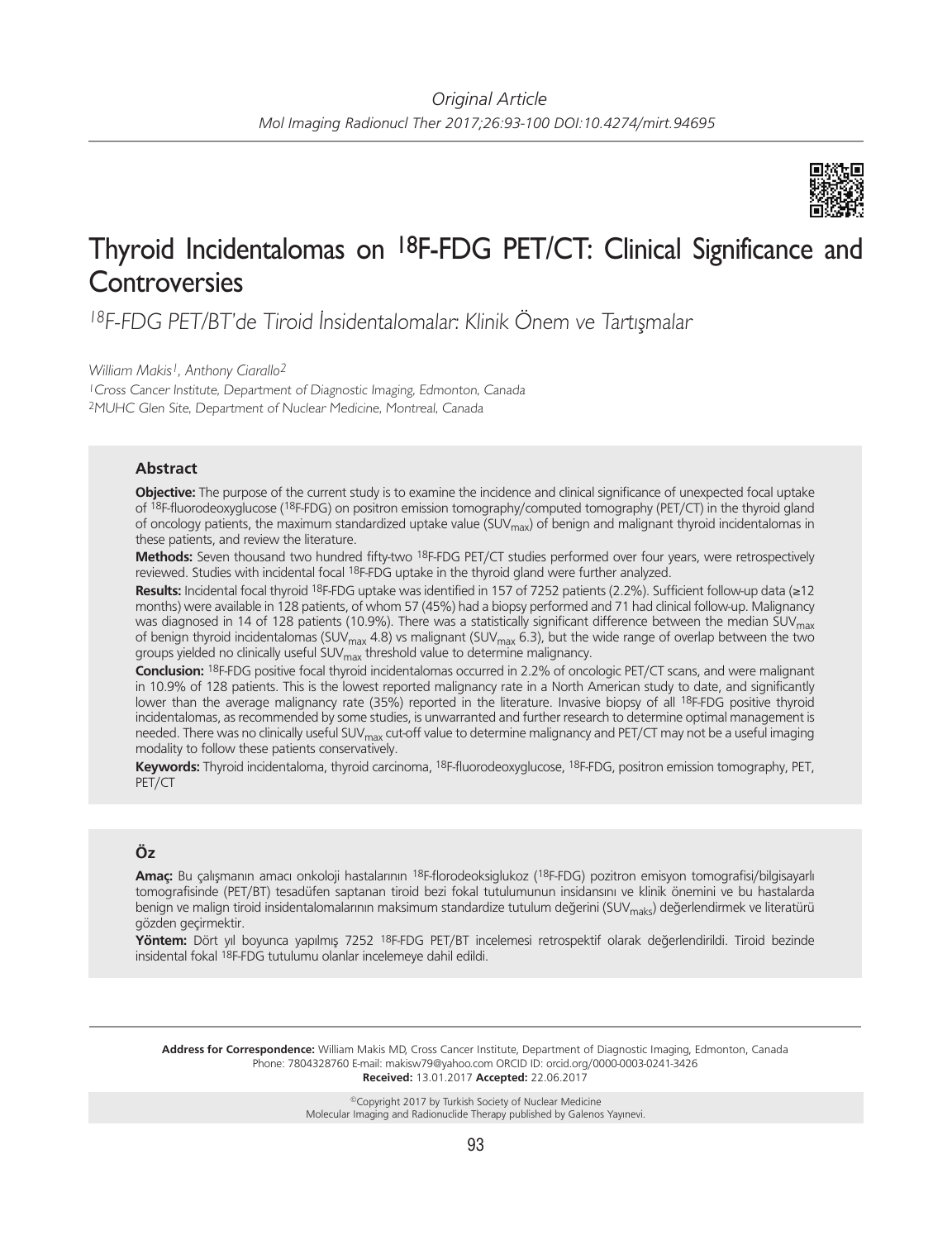# **Öz**

**Bulgular:** 7252 hastanın 157'sinde insidental fokal tiroid 18F-FDG tutulumu saptandı (%2,2). Yüz yirmi sekiz hastada yeterli takip verisi mevcuttu (≥12 ay), bunların 57'sine (%45) biyopsi uygulanmış ve 71'i klinik olarak takip edilmişti. Yüz yirmi sekiz hastanın 14'ünde malignite saptanmıştı (%10,9). Benign tiroid insidentalomalarının ortanca maksimum standardize tutulum değeri (SUV<sub>maks</sub> 4,8) ile malign tiroid insidentalomalarının değerleri (SUV<sub>maks</sub> 6,3) arasında istatistiki olarak anlamlı fark saptandı, ancak her iki grup arasındaki geniş aralıklı örtüşme olduğundan malignite saptamada klinik olarak yararlı olabilecek bir SUVmaks eşik değeri saptanmadı.

**Sonuç:** 18F-FDG pozitif fokal tiroid insidentaloması onkolojik PET/BT taramalarının %2,2'sinde görüldü ve 128 hastanın %10,9'unda malignite mevcuttu. Bu oran günümüze kadar Kuzey Amerika çalışmalarında bildirilen en düşük düzeydir ve literatürde bildirilen ortalama malignite oranından (%35) ciddi şekilde azdır. Bazı çalışmalarda önerildiği gibi tüm 18F-FDG pozitif tiroid insidentalomalarının invazif biyopsisi sağlam bir temele dayanmamaktadır, optimal yaklaşımı belirlemek için ileri çalışmalara ihtiyaç vardır. Malignite saptamak için klinikte kullanılabilecek bir SUV<sub>maks</sub> eşik değeri bulunmamıştır, bu hastaları konservatif olarak takip etmek için PET/BT yararlı bir modalite olmayabilir.

**Anahtar kelimeler:** Tiroid insidentaloma, tiroid karsinoma, 18F-florodeoksiglukoz, 18F-FDG, pozitron emisyon tomografisi, PET, PET/BT

## **Introduction**

One of the main challenges that face positron emission tomography/computed tomography (PET/CT) readers is the interpretation of foci of abnormal 18F-FDG uptake in unexpected anatomic locations (1,2,3,4,5,6,7,8,9,10). The thyroid gland is the best studied anatomic location of incidental 18F-FDG uptake, with well over 30 studies examining the clinical significance of thyroid incidentaloma (11-22), including 3 systematic reviews (11-13). However, thyroid incidentalomas still remain a source of controversy in the literature.

The malignancy rates in thyroid incidentalomas range in the literature from 10% up to 64%. Three systematic reviews have reported a pooled malignancy rate of 33-35%. One major point of contention with most of these studies is that only a small subset of patients is biopsied (usually patients with a high clinical suspicion of malignancy), and most thyroid incidentaloma patients are not investigated or followed further. The largest systematic review of thyroid incidentaloma studies (27 studies) revealed a biopsy rate of only 35%. Many papers in the literature recommend that all thyroid incidentaloma patients be invasively biopsied, however this recommendation is based on a malignancy rate derived from a subset of non-randomly selected thyroid incidentaloma patients.

There is also controversy over the utilization of SUV $_{\text{max}}$  to differentiate benign from malignant thyroid incidentalomas. Many studies have made attempts to determine an optimal cut-off SUV $_{\text{max}}$  value for differentiating benign from malignant lesions. Only half of these studies have managed to detect a statistically significant difference. Three metaanalyses reflect these conflicting results.

The purpose of this retrospective review was to determine the incidence of unexpected focal uptake of 18F-FDG in the thyroid gland of oncology patients (with no prior history of thyroid cancer) and what proportion of these cases were malignant. We also evaluated the feasibility of using SUVmax to identify malignant causes of incidental focal thyroid 18F-FDG uptake and investigated whether a clinically useful cut-off value of  $SUV<sub>max</sub>$  could be determined.

### **Materials and Methods**

A retrospective review of 7252 oncologic 18F-FDG PET/ CT studies performed over the course of 48 months (January 1, 2006-December 31, 2009) was done. PET/ CT studies with incidental focal 18F-FDG thyroid gland uptake, regardless of corresponding CT findings, formed the basis for this review.

One hundred fifty-seven (n=157) patients out of 7252 (2.2%) had unexpected focal 18F-FDG thyroid uptake and comprised the study group. We excluded patients who had a history of a previous thyroid malignancy or predisposing condition (e.g. Cowden syndrome) (n=6), and patients who had insufficient follow-up data (less than 12 months) (n=23). The remaining 128 patients comprised the study group that was evaluated further to determine the clinical significance of unexpected focal 18F-FDG thyroid gland uptake. The primary malignant diagnoses of these 128 patients are listed in Table 1.

#### **PET/CT Examination and Interpretation**

The PET scanner used in this study was the Discovery ST with a 16-slice CT (GE Healthcare, WI, USA). 18F-FDG PET/CT exams were performed according to routine institutional protocol. After a minimum of 4 to 6 hours of fasting, patients waited in a quiet and dark room just prior to their exam. Serum glucose levels were tested and 0.22 mCi (8.14 MBq)/kg dose of 18F-FDG was injected (to a maximum dose of 20 mCi, or 740 MBq). Approximately 60 minutes after injection of 18F-FDG, PET portion of the study was acquired in 2D from the base of the skull to the proximal thighs. Data were acquired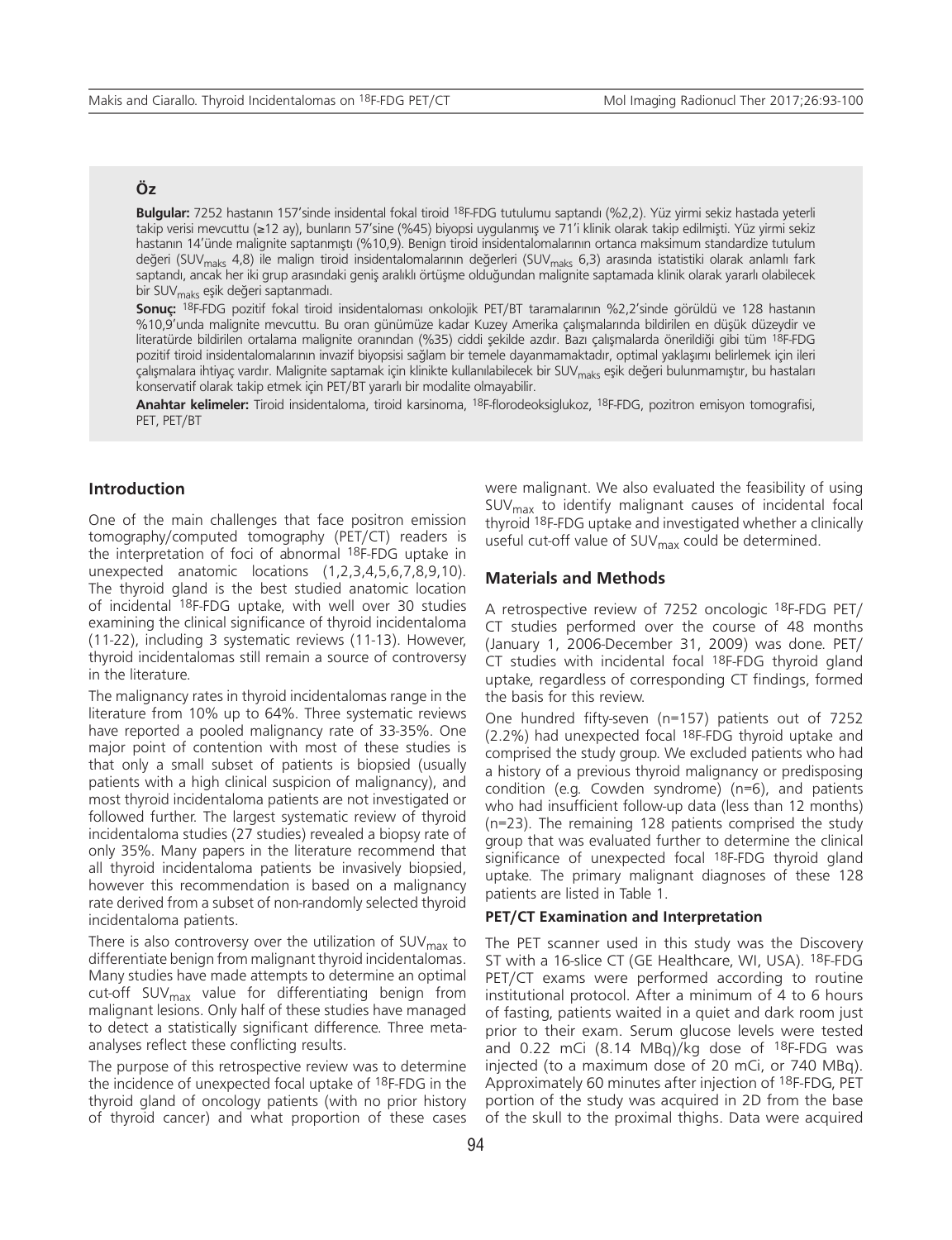for 4-5 min per bed position (depending on patient body weight). CT portion of the study was acquired (140 kVp, 90-110 mA) with a rotation time of 0.8 s, pitch 1.75:1 and detector row configuration of 16x0.625 mm. The patient was breathing normally during both PET and CT acquisitions.

The PET data were reconstructed iteratively with orderedsubsets expectation maximization algorithm (21 subsets, 2 iterations). PET emission data were corrected for photon attenuation effects using CT images. PET/CT exams were interpreted by two nuclear medicine board certified physicians independently on a dedicated Xeleris 2.0 workstation (GE Healthcare, Waukesha, WI, USA). Any unexpected focal 18F-FDG thyroid gland uptake was noted and maximum standardized uptake value (SUV $_{\text{max}}$ corrected for body weight) was measured using a spherical region of interest (ROI) at the site of most intense 18F-FDG accumulation.

**Table 1. Study population (n=128)**

| Primary<br>malignancy | $n$ (%)   | <b>Malignant</b><br>incidentaloma |
|-----------------------|-----------|-----------------------------------|
| Lymphoma              | 24 (18.8) | $\overline{2}$                    |
| Rectal                | 14 (10.9) | 1                                 |
| Unknown origin        | 14 (10.9) | 1                                 |
| Lung                  | 12(9.4)   | 1                                 |
| Sarcoma               | 10(7.8)   |                                   |
| Cervical              | 8(6.3)    |                                   |
| Colon                 | 8(6.3)    | $\overline{2}$                    |
| <b>Breast</b>         | 7(5.5)    | 1                                 |
| Melanoma              | 6(4.7)    | $\overline{2}$                    |
| Uterine               | 4(3.1)    |                                   |
| Gastric               | 3(2.3)    | 1                                 |
| <b>GIST</b>           | 3(2.3)    | 1                                 |
| Dermatomyositis       | 2(1.6)    |                                   |
| Neuroendocrine        | 2(1.6)    |                                   |
| Vulvar                | 2(1.6)    |                                   |
| <b>Brain</b>          | 1(0.8)    |                                   |
| Desmoid               | 1(0.8)    | 1                                 |
| Esophageal            | 1(0.8)    |                                   |
| Hepatocellular        | 1(0.8)    |                                   |
| Ovarian               | 1(0.8)    |                                   |
| Pancreatic            | 1(0.8)    |                                   |
| Prostate              | 1(0.8)    |                                   |
| Pseudomyxoma p.       | 1(0.8)    |                                   |
| Renal                 | 1(0.8)    | 1                                 |

GIST: Gastrointestinal stromal tumor

#### **Diagnosis**

Histopathologic evaluation or clinical follow-up (with or without serial PET/CT examinations) over a time period of at least 12 months determined the final diagnosis of either benign thyroid incidentaloma or malignant thyroid incidentaloma. Histological sampling was available in 57 of 128 patients and the other 71 patients were assessed clinically over a minimum period of 12 months or more, with a mean clinical follow-up time of 28 months (range: 12-70 months). Global clinical assessment comprised a physical examination and evaluation of all available biochemical and diagnostic imaging studies.

#### **Statistical Analysis**

The Wilcoxon-Mann-Whitney test was used to compare the 18F-FDG PET/CT SUV between benign and malignant thyroid lesions. Numeric data were expressed as median ± interquartile range (IQR). P values of less than 0.05 were considered to indicate a statistically significant difference.

**Ethical statement:** The study was approved by an institutional review board or equivalent and has been performed in accordance with the ethical standards laid down in the 1964 Declaration of Helsinki and its later amendments. All subjects in the study gave written informed consent or the institutional review board waived the need to obtain informed consent.

#### **Results**

Out of 128 patients included in the study, there were 31 men and 97 women. One hundred fourteen (89.1%) were diagnosed with a benign thyroid process and 14 (10.9%) were diagnosed with a thyroid malignancy. The mean age of patients with benign thyroid lesions was 62.8 years, compared to 57.1 years for patients with malignant thyroid lesions. A total of 154 individual 18F-FDG positive thyroid lesions were identified in these 128 patients. The locations of the thyroid lesions are given in Table 2.

Histological evaluation was available in 57 of 128 patients. Fourteen of 57 were malignant (11 papillary, 1 follicular, 1 lymphoma and 1 metastasis) and 43 of 57 were benign (23 Hurthle cell metaplasia, 11 nodular goiter, 5 benign epithelium, 2 thyroiditis, 2 follicular adenoma) (Table 3). The mean SUV $_{\text{max}}$  of each lesion type is given in Table 3.

The remaining 71 patients were followed clinically. In addition to global clinical assessment, PET/CT follow-up

**Table 2. Location of thyroid incidentalomas**

| Total 18F-FDG (+) lesions | $n = 154$ | $\frac{0}{0}$ |
|---------------------------|-----------|---------------|
| Left                      | 73        | 47.4          |
| Right                     | 77        | 50.0          |
| <b>Isthmus</b>            |           | 2.6           |
| Bilateral                 | 26        | 16.9          |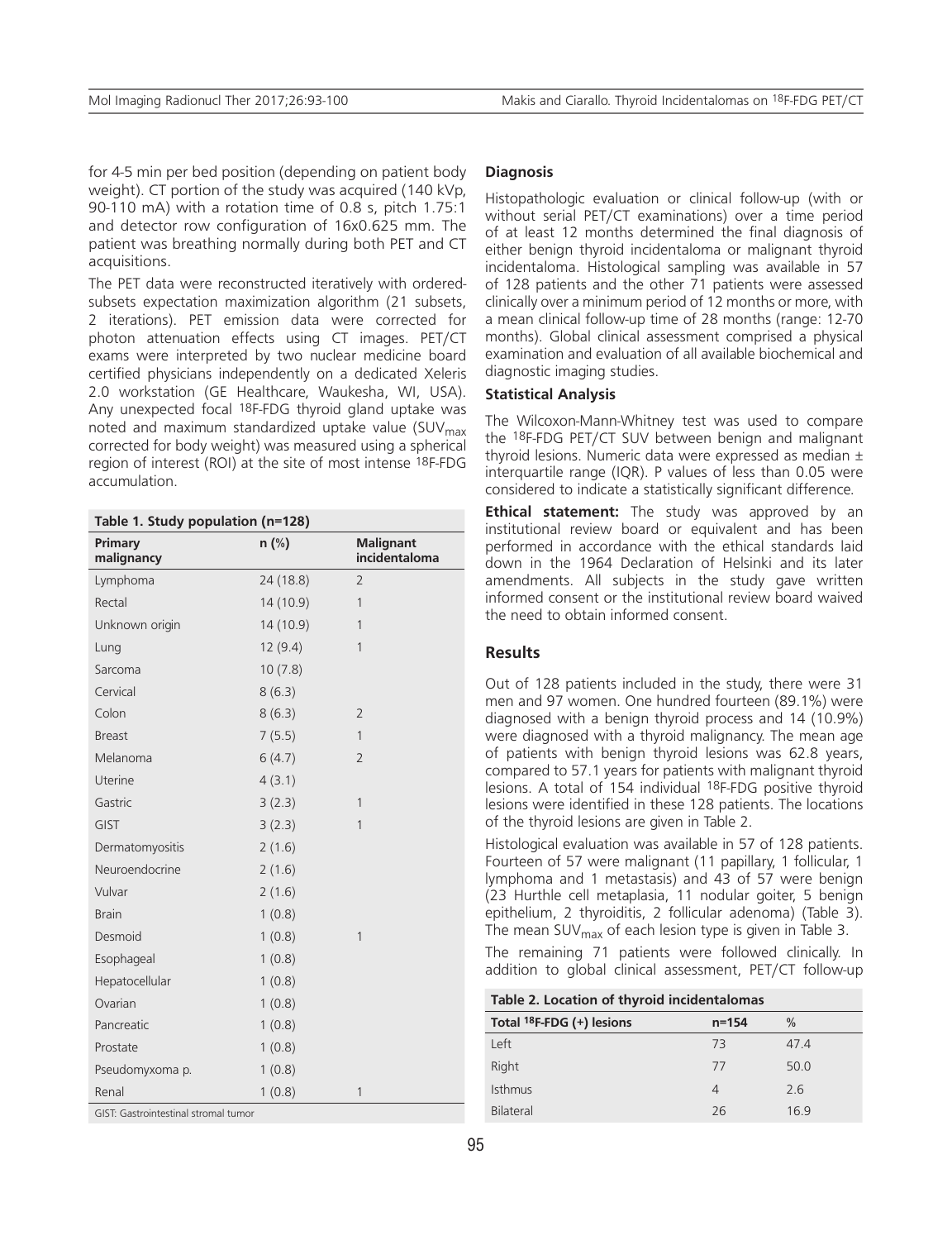studies were available in 29 of 71 patients, and the results of follow-up PET/CT SUV<sub>max</sub> of incidental focal thyroid uptake are summarized in Table 4.

There was a statistically significant difference between the median SUV $_{\text{max}}$  values in benign thyroid incidentalomas (median SUV<sub>max</sub> 4.8) versus malignant lesions (median SUVmax 6.3), p value=0.03, Wilcoxon Mann Whitney-U test (Table 5). However, there was a significant overlap between the ranges of benign and malignant thyroid incidentalomas with benign SUV $_{\text{max}}$  values ranging from 2.1-30.5, and malignant SUV $_{\text{max}}$  values ranging from 3.4 to 28.1.

**Table 3. Biopsied thyroid incidentalomas (n=57)**

A few potential SUV<sub>max</sub> cut-offs were examined and a kappa statistic was calculated for each value to see which would maximize sensitivity and specificity. The  $SUV<sub>max</sub>$  cutoff with the highest kappa coefficient is provided (Table 6). These calculations were performed to determine if there was a satisfactory SUV<sub>max</sub> cut-off to differentiate benign thyroid lesions from malignant ones.

A receiver-operating-characteristic (ROC) curve analysis of sensitivities and specificities was performed to determine a clinically useful  $SUV_{\text{max}}$  cut-off value to aid in differentiating between benign and malignant lesions (Figure 1). PET/CT image examples of four patients with incidental thyroid uptake and their biopsy results, are provided in Figure 2.

| Malignant (n=14)        | n              | Mean SUV <sub>max</sub> |
|-------------------------|----------------|-------------------------|
| Papillary carcinoma     | 11             | 9.3                     |
| Follicular carcinoma    | 1              | 8.3                     |
| Lymphoma                | 1              | 9.9                     |
| Metastasis (renal cell) | 1              | 4.2                     |
| Benign (n=43)           | n              | Mean SUV <sub>max</sub> |
| Hurthle cell metaplasia | 23             | 5.6                     |
| Nodular goiter          | 11             | 5.3                     |
| Benign epithelium       | 5              | 4.3                     |
| Thyroiditis             | $\overline{2}$ | 6.8                     |
| Follicular adenoma      | $\overline{2}$ | 3.8                     |
|                         |                |                         |

#### **Table 4. Clinical follow-up**

| Type of follow-up                     | $(n=71)$      |  |
|---------------------------------------|---------------|--|
| Clinical follow-up only               | 42            |  |
| Clinical and PET/CT follow-up         |               |  |
| Increased $SUVmax$ on follow-up       | 8             |  |
| Same SUV $_{\text{max}}$ on follow-up | $\mathcal{L}$ |  |
| Decreased $SUVmax$ on follow-up       | 15            |  |
| Resolved 18F-FDG uptake               | 4             |  |
|                                       |               |  |



**Figure 1.** Receiver-operating-characteristic curve with sensitivity (y-axis) versus 1-Specificity (x-axis) shows no satisfactory value for  $SUV<sub>max</sub>$  to differentiate benign from malignant thyroid incidentalomas

PET/CT: Positron emission tomography/computed tomography

#### **Table 5. Thyroid lesion analysis**

|                                                                             | <b>Benign (n=138)</b> | Malignant (n=16)          | p value |  |
|-----------------------------------------------------------------------------|-----------------------|---------------------------|---------|--|
| Mean age [y] (SD)                                                           | 62.8(13.6)            | 57.1(14.2)                | 0.14    |  |
| Median age [y] (IQR)                                                        | 63.5 (53.0; 72.0)     | 56.5 (49.0; 69.0)<br>0.19 |         |  |
| <b>SUV</b> <sub>max</sub>                                                   |                       |                           |         |  |
| Mean (SD)                                                                   | 5.9(3.6)              | 8.6(6.1)                  | 0.10    |  |
| Median (IQR)                                                                | 4.8(3.6; 6.9)         | 6.3(4.6; 11.7)            | 0.03    |  |
| Range (min.; max.)                                                          | (2.1; 30.5)           | (3.4; 28.1)               |         |  |
| Follow-up                                                                   |                       |                           |         |  |
| Months (min.; max.)                                                         | 28 (12; 70)           | n/a                       |         |  |
| SD: Standard deviation JOR: Interguartile range min : Minimum max : Maximum |                       |                           |         |  |

SD: Standard deviation, IQR: Interquartile range, min.: Minimum, max.: Maximum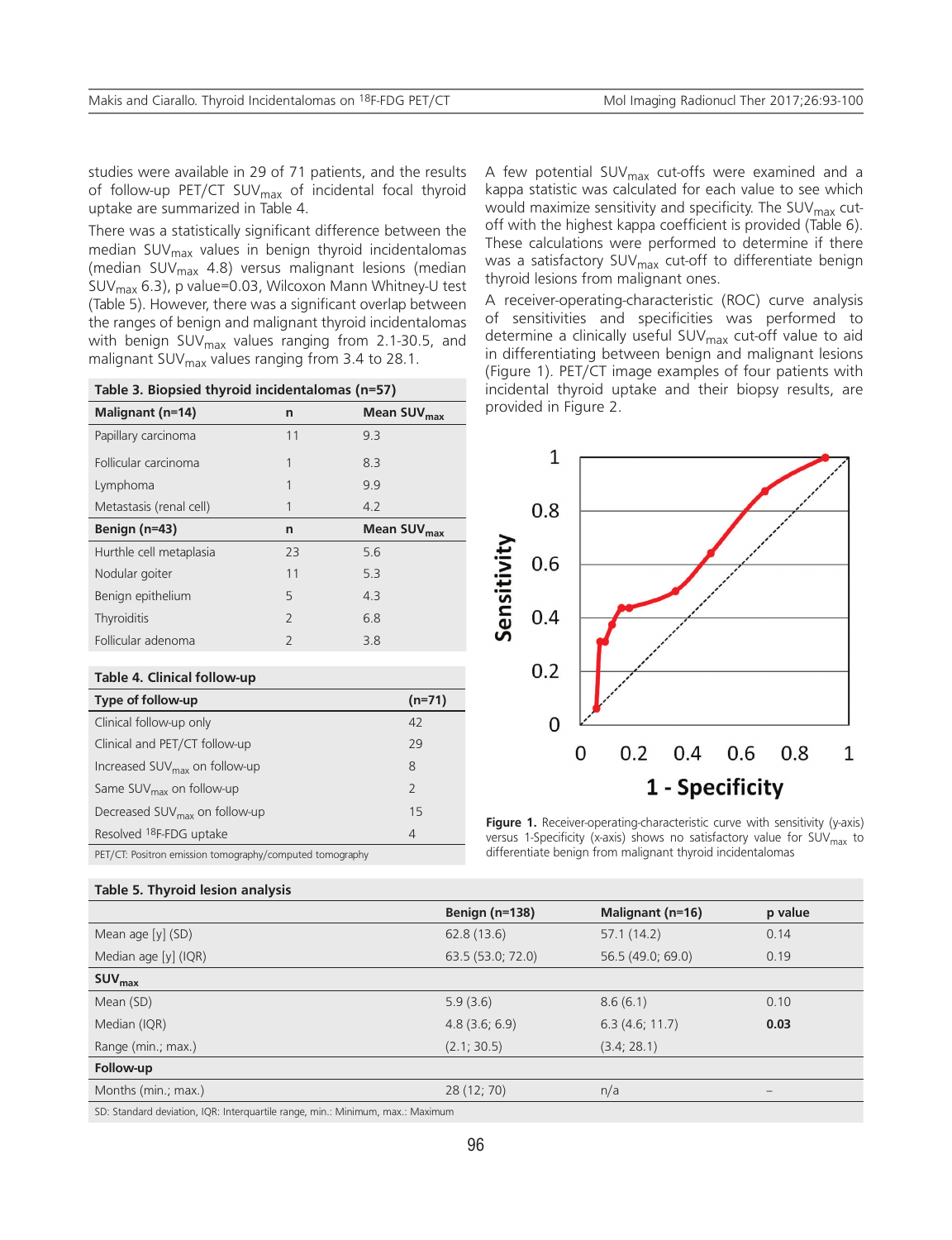# **Discussion**

Incidental and unexpected focal uptake of 18F-FDG in oncologic PET/CT studies has been well studied in anatomic locations such as the breast, adrenal, gastrointestinal, parotid, prostate and thyroid glands (1,2,3,4,5,6,7,8,9,10). The thyroid gland is probably the best studied location of incidental 18F-FDG uptake on PET/CT, however, it remains a source of significant controversy. In recent years, three systematic reviews have been published, examining thyroid incidentaloma literature over the past 15 years, including an analysis of 18 papers by Shie et al. (11), 22 papers by Soelberg et al. (12), and 27 papers by Bertagna et al. (13). Although these three meta-analyses showed similar conclusions, the issue of the clinical significance of 18F-FDG positive thyroid incidentalomas has not been settled.

In our review of 7252 consecutive oncologic PET/CT studies, incidental focal thyroid 18F-FDG uptake was identified in 2.2% (n=157) of patients. This is within the range reported in the literature, with reports ranging from 0.2 to 8.9%. Shie et al. (11) reported 1% in 55,160 PET studies, Soelberg et al. (12) reported 1.6% in 125,754 PET studies and Bertagna et al. (13) reported a pooled incidence of 2.5% in 147,505 PET studies.

The rate of malignancy of thyroid incidentalomas varies tremendously in the literature from 10% to 64% (14,15) and remains a source of controversy. The rate of malignancy for our cohort was 10.9%. The mean malignancy rate was reported as 33.2% in the Shie et al. (11) review, as 34.8%

by Soelberg et al. (12), and as 34.6% by Bertagna et al. (13). The concordance of these meta-analysis results is not surprising as many of the same thyroid incidentaloma papers were examined by all three reviews. However, these meta-analyses did not examine possible reasons why thyroid incidentaloma malignancy rates varied so much in the literature (10 to 64%).

Most published studies included in the three meta-analyses did not have histopathologic correlation or clinical followup on the majority of thyroid incidentaloma patients. In fact, the reported malignancy rates were usually calculated from a subset of biopsied patients who were biopsied most likely due to a high clinical suspicion of malignancy, which yielded, unsurprisingly, high malignancy rates. Soelberg et al. (12) reported a pooled biopsy rate of 46% (923/1994), and Shie et al. (11) reported a biopsy  $+$  follow-up rate of 56% (322/571). The largest meta-analysis by Bertagna et al. (13) reported a biopsy rate of only 35% (1308/3727) and noted that in the majority of the studies, the proportion of 18F-FDG positive thyroid incidentalomas that had further investigations was "inferior". Shie et al. (11) expressed that the malignancy rate in the 44% of thyroid incidentalomas that were not investigated would be similar to the malignancy rate of those who were biopsied because of similar demographic characteristics in the two groups. This assumption is flawed. If the patients chosen for biopsy had been chosen randomly, then the assumption may have had merit, but biopsied patients were not chosen randomly. Studies generally do not provide any explanations of how

| Table 6. Malignancy vs. SUV <sub>max</sub> cut-off (Receiver-operating-characteristic) |               |               |                     |                     |  |  |
|----------------------------------------------------------------------------------------|---------------|---------------|---------------------|---------------------|--|--|
| <b>SUV cut-off</b>                                                                     | Sens (95% CI) | Spec (95% CI) | <b>PPV (95% CI)</b> | <b>NPV (95% CI)</b> |  |  |
| 5.0                                                                                    | 69 (42-88)    | $51(43-60)$   | $14(8-24)$          | 93 (85-98)          |  |  |
| 6.0                                                                                    | $50(26-75)$   | 65 (56-73)    | $14(7-26)$          | 92 (85-96)          |  |  |
| $8.3*$                                                                                 | 44 (21-69)    | 85 (78-90)    | 25 (11-45)          | 93 (87-97)          |  |  |

\*Kappa=0.74, NPV: Negative predictive value, PPV: Positive predictive value, CI: Confidence interval

**Table 7. Thyroid incidentaloma studies with biopsy rates >80%**

| Ref  | Year | Author       | Country      | <b>Incidentaloma</b> | Malignant/<br>biopsied | Reported<br>malignancy<br>rate | <b>Biopsied</b><br>rate | Issues/problems         |
|------|------|--------------|--------------|----------------------|------------------------|--------------------------------|-------------------------|-------------------------|
| (14) | 2003 | <b>Hsieh</b> | Taiwan       | 12/477               | 1/10                   | 10%                            | 83% (10/12)             |                         |
| (16) | 2005 | Chen         | Taiwan       | 60/4803              | 7/50                   | 14%                            | 83% (50/60)             | Healthy volunteers only |
| (17) | 2007 | King         | <b>USA</b>   | 22/15711             | 3/21                   | 14%                            | 95% (21/22)             |                         |
| (19) | 2010 | Zhai         | China        | 115/3580             | 48/96                  | 50%                            | 83% (96/115)            | Unknown type of patient |
| (20) | 2010 | Kim          | Korea        | 159/11623            | 37/140                 | 23% 37/159                     | 88% (140/159)           |                         |
| (21) | 2010 | Ohba         | Japan        | 20/1501              | 11/20                  | 55%                            | 100% (20/20)            | Healthy volunteers only |
| (22) | 2012 | Bonabi       | <b>Swiss</b> | 53/3062              | 10/42                  | 24%                            | 80% (42/53)             |                         |

Note: Study by Kwak et al. (18) in the Bertagna et al. (13) meta-analysis cannot be considered in this analysis of thyroid incidentaloma studies as patients in that study were selected based on ultrasound positivity for a nodule in the thyroid, and only then checked for any positron emission tomography/computed tomography imaging and positivity. Thus only a small subset of positron emission tomography/computed tomography thyroid incidentalomas were included by the authors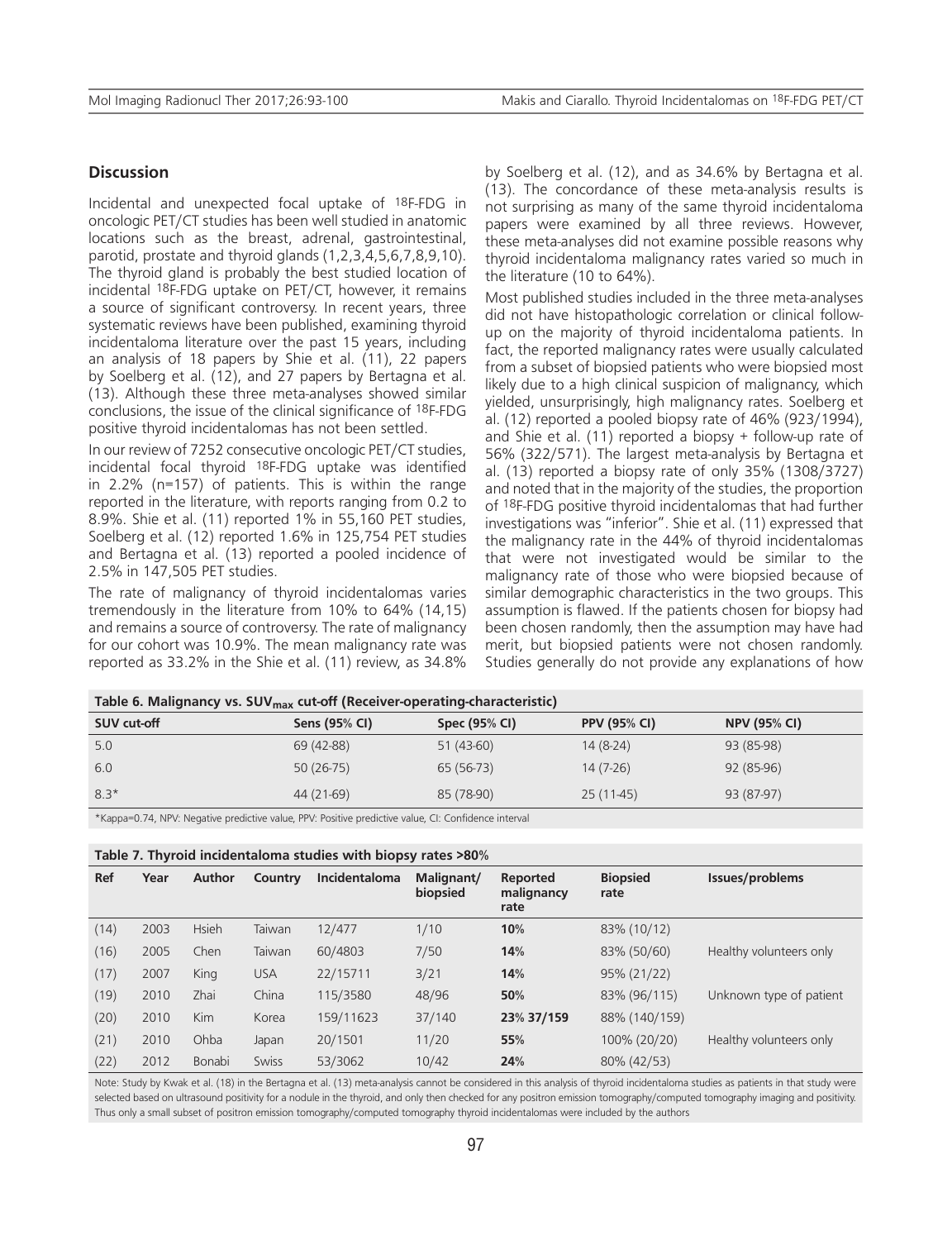or why certain patients were chosen for biopsy, but it is reasonable to assume that those selected for biopsy had a high clinical or imaging suspicion for malignancy. Soelberg et al. (12) admitted in their meta-analysis: "One cannot exclude that surgical confirmation was most likely obtained in those patients with the highest likelihood of malignancy and therefore the malignancy risk of focal uptake is overestimated". We suspect that the reported average malignancy rate of 35% in the literature is overestimated and that the actual value is significantly lower.

An overview of the largest meta-analysis done by Bertagna et al. (13) (27 studies) reveals that the lowest malignancy rates are reported by studies with the highest biopsy rates. This pattern has not been noted either by Bertagna et al. (13) or the other two meta-analyses. We examined all papers with a biopsy rate of over 80% and further analyzed the available data (Table 7). Studies by Chen et al. (16) and Ohba et al. (21) were excluded as they were done on healthy volunteers only, and the study by Zhai et al. (19) was excluded as the patient population was unspecified. This leaves only four studies of oncologic patients with thyroid incidentalomas with high biopsy rates of more than 80%. These studies showed malignancy rates of 10% (14), 14% (17), 23% (20) and 24% (22). It is worth noting that the only North American study published in the literature with a high biopsy rate showed a malignancy rate of 14% (17), very close to our rate of 11%.

In our cohort of 128 thyroid incidentaloma patients, there was a statistically significant difference between the  $SUV_{\text{max}}$  values of benign thyroid incidentalomas (median  $SUV_{max}$  4.8) and malignant incidentalomas (median SUV<sub>max</sub> 6.3), however, there was a wide overlap of SUV<sub>max</sub> values between the two groups. An ROC curve was generated, however no suitable  $SUV_{\text{max}}$  cut-off value was



**Figure 2.** Four cases of incidental focal 18F-FDG uptake in the thyroid. Transaxial PET/CT fusion image of a benign left thyroid incidentaloma in a 52-year-old woman with a prior history of cervical cancer, with SUV<sub>max</sub> 4.4, biopsied to reveal a benign follicular lesion (A), transaxial PET/CT fusion image of a malignant left thyroid incidentaloma in a 40-year-old man with a prior history of melanoma, with SUV<sub>max</sub> 11.8, biopsied to reveal a papillary carcinoma follicular variant (B). Transaxial PET/CT fusion image of a bilateral focal benign thyroid incidentaloma in a 65-year-old woman with a prior history of lymphoma, with SUV<sub>max</sub> 7.8 of left lesion and SUV<sub>max</sub> 6.4 of right lesion, biopsied to reveal benign nodular hyperplasia (C), coronal PET/CT fusion image of a bilateral malignant thyroid incidentaloma in a 70-year-old woman with a prior history of colorectal carcinoma, with SUV<sub>max</sub> 8.1 in the left lesion and SUV<sub>max</sub> 4.5 in the right lesion, biopsied to reveal a multifocal papillary carcinoma, classical variant on a background of Hashimoto's thyroiditis (D)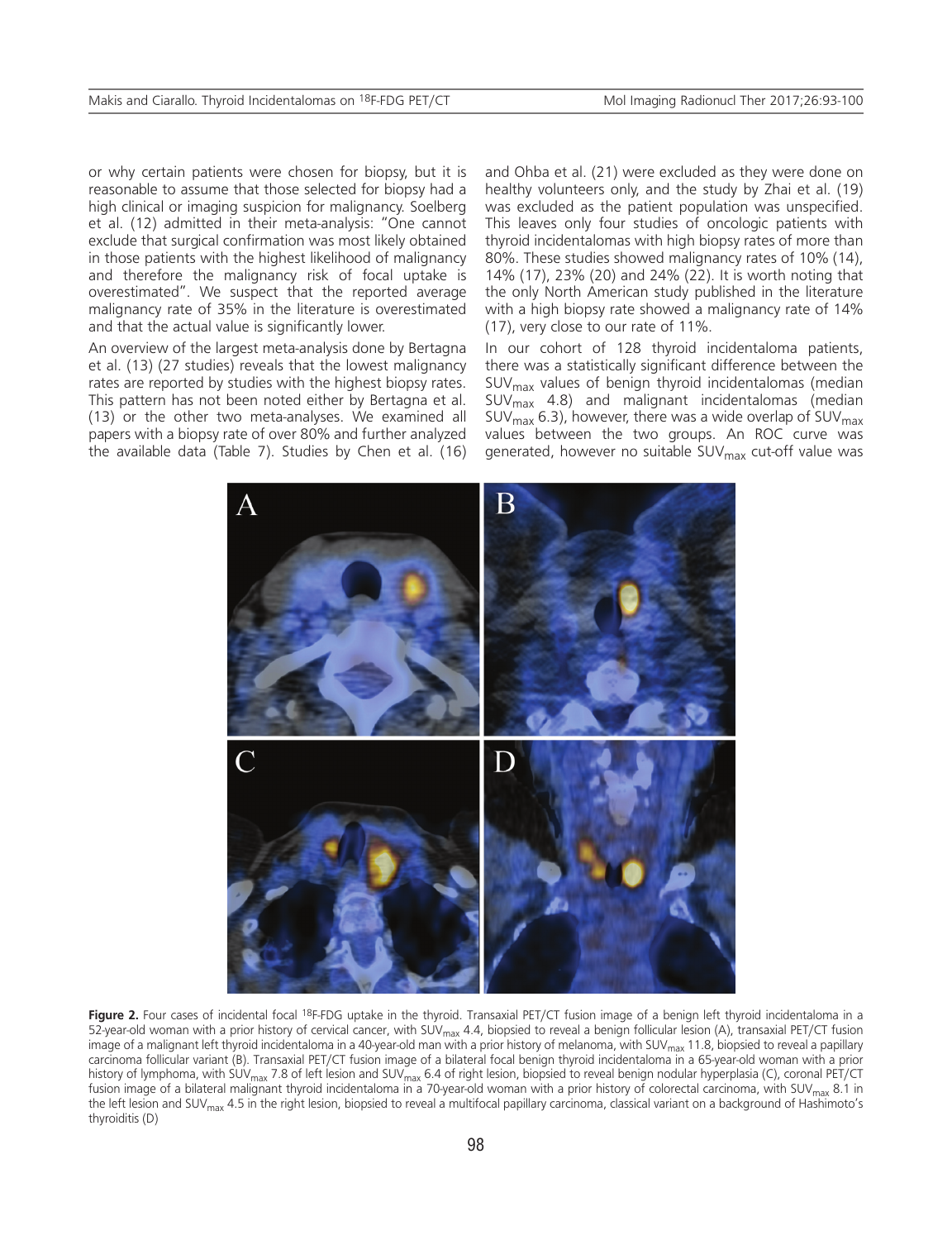found to be useful in differentiating benign from malignant thyroid incidentalomas (Figure 1). This is in agreement with all three meta-analyses, all of which found a statistically significant difference between  $SUV_{max}$  of benign lesions vs malignant lesions, with a wide overlap and no clear SUV $_{\text{max}}$ cut-off value, or role for the use of  $SUV<sub>max</sub>$  to differentiate benign from malignant thyroid incidentalomas.

In our clinically followed group (71 of 128 patients), 29 of 71 (41%) patients also had a follow-up PET/CT and incidental thyroid uptake was re-evaluated on the followup PET/CT. Interestingly, although all 29 patients were determined to have benign thyroid incidentalomas on long term clinical follow-up, 8 of 29 (28%) follow-up PET/CTs showed increased SUV<sub>max</sub> in the thyroid incidentaloma (defined as any increase over the previous  $SUV<sub>max</sub>$  value), with the rest showing equal or lower SUV<sub>max</sub>, suggesting that increasing  $SUV_{max}$  on a follow-up PET/CT may not be helpful in assessing whether a thyroid incidentaloma was benign or malignant, and therefore a follow-up PET/CT is unlikely to be a useful imaging modality to monitor and follow thyroid incidentaloma patients. Further research in this area is needed to determine the optimal management of thyroid incidentaloma patients.

#### **Study Limitations**

A limitation of our study was that only 57 of 128 thyroid incidentaloma patients (45%) were biopsied. Ideally, a thyroid incidentaloma study would be prospective and all <sup>18</sup>F-FDG positive focal thyroid incidentalomas would have biopsy results available. However, unlike most studies that had not evaluated or followed thyroid incidentaloma patients who were not biopsied, our 71 patients who were not biopsied were followed for at least 12 months.

### **Conclusion**

18F-FDG positive focal thyroid incidentalomas occurred in 2.2% of oncologic PET/CT scans, and of these, 10.9% were malignant. This is the lowest malignancy rate reported in a North American study and second lowest in the world to date, and is much lower than the average 33-35% malignancy rate reported in recent systematic reviews. Higher reported malignancy rates in the literature may be the result of selection bias. The decision to biopsy a thyroid incidentaloma should be deferred in the absence of a high clinical or imaging suspicion of malignancy. Recommendations to biopsy all 18F-FDG positive focal thyroid incidentalomas should not be followed until further research is available. We suspect that the true malignancy rates of thyroid incidentalomas are in the 10-20% range, rather than 35% (or higher) range which is often quoted in the literature.  $\text{SUV}_{\text{max}}$  values cannot be used to differentiate benign from malignant thyroid incidentalomas, and follow-up PET/CT may not be useful in monitoring these patients. Future studies should be

prospective and biopsy rates should be as high as possible, to avoid selection bias that may significantly impact reported malignancy rates.

### **Acknowledgements**

The authors would like to thank Dr. Robert Battat, Dr. James Curtis and Dr. Han Zeng for their assistance in data collection and processing.

## **Ethics**

**Ethics Committee Approval:** Retrospective study.

**Informed Consent:** Retrospective study.

**Peer-review:** Internally peer-reviewed.

#### **Authorship Contributions**

Concept: W.M., Design: W.M., A.C., Data Collection and Processing: A.C., Analysis and interpretation: W.M., A.C., Literature Search: W.M., A.C., Writing: W.M., A.C.

**Conflict of Interest:** No conflict of interest was declared by the authors.

**Financial Disclosure:** The authors declared that this study received no financial support.

#### **References**

- 1. Cook GJ, Fogelman I, Maisey MN. Normal physiological and benign pathological variants of 18-fluoro-2-deoxyglucose positron emission tomography scanning: potential for error in interpretation. Semin Nucl Med 1996;26:308-314.
- 2. Bakheet SM, Powe J. Benign causes of 18-FDG uptake on whole body imaging. Semin Nucl Med 1998;28:352-358.
- 3. Kostakoglu L, Hardoff R, Mirtcheva R, Goldsmith SJ. PET-CT fusion imaging in differentiating physiologic from pathologic FDG uptake. Radiographics 2004;24:1411-1431.
- 4. Israel O, Yefremov N, Bar-Shalom R, Kagana O, Frenkel A, Keidar Z, Fischer D. PET/CT detection of unexpected gastrointestinal foci of 18F-FDG uptake: incidence, localization patterns, and clinical significance. J Nucl Med 2005;46:758-762.
- 5. Tatlidil R, Jadvar H, Bading JR, Conti PS. Incidental colonic fluorodeoxyglucose uptake: correlation with colonoscopic and histopathologic findings. Radiology 2002;224:783-787.
- 6. Litmanovich D, Gourevich K, Israel O, Gallimidi Z. Unexpected foci of 18F-FDG uptake in the breast detected by PET/CT: incidence and clinical significance. Eur J Nucl Med Mol Imaging 2009;36:1558- 1564.
- 7. Choi JY, Lee KS, Kim HJ, Shim YM, Kwon OJ, Park K, Baek CH, Chung JH, Lee KH, Kim BT. Focal thyroid lesions incidentally identified by integrated 18F-FDG PET/CT: clinical significance and improved characterization. J Nucl Med 2006;47:609-615.
- 8. Han EJ, HOJ, Choi WH, Yoo IR, Chung SK. Significance of incidental focal uptake in prostate on 18-fluoro-2-deoxyglucose positron emission tomography CT images. Br J Radiol 2010;83:915-920.
- 9. Metser U, Miller E, Lerman H, Lievshitz G, Avital S, Even-Sapir E. 18F-FDG PET/CT in the evaluation of adrenal masses. J Nucl Med 2006;47:32-37.
- 10. Basu S, Houseni M, Alavi A. Significance of incidental fluorodeoxyglucose uptake in the parotid glands and its impact on patient management. Nucl Med Commun 2008;29:367-373.
- 11. Shie P, Cardarelli R, Sprawls K, Fulda KG, Taur A. Systematic review: prevalence of malignant incidental thyroid nodules identified on fluorine-18 fluorodeoxyglucose positron emission tomography. Nuc Med Comm 2009;30:742-748.